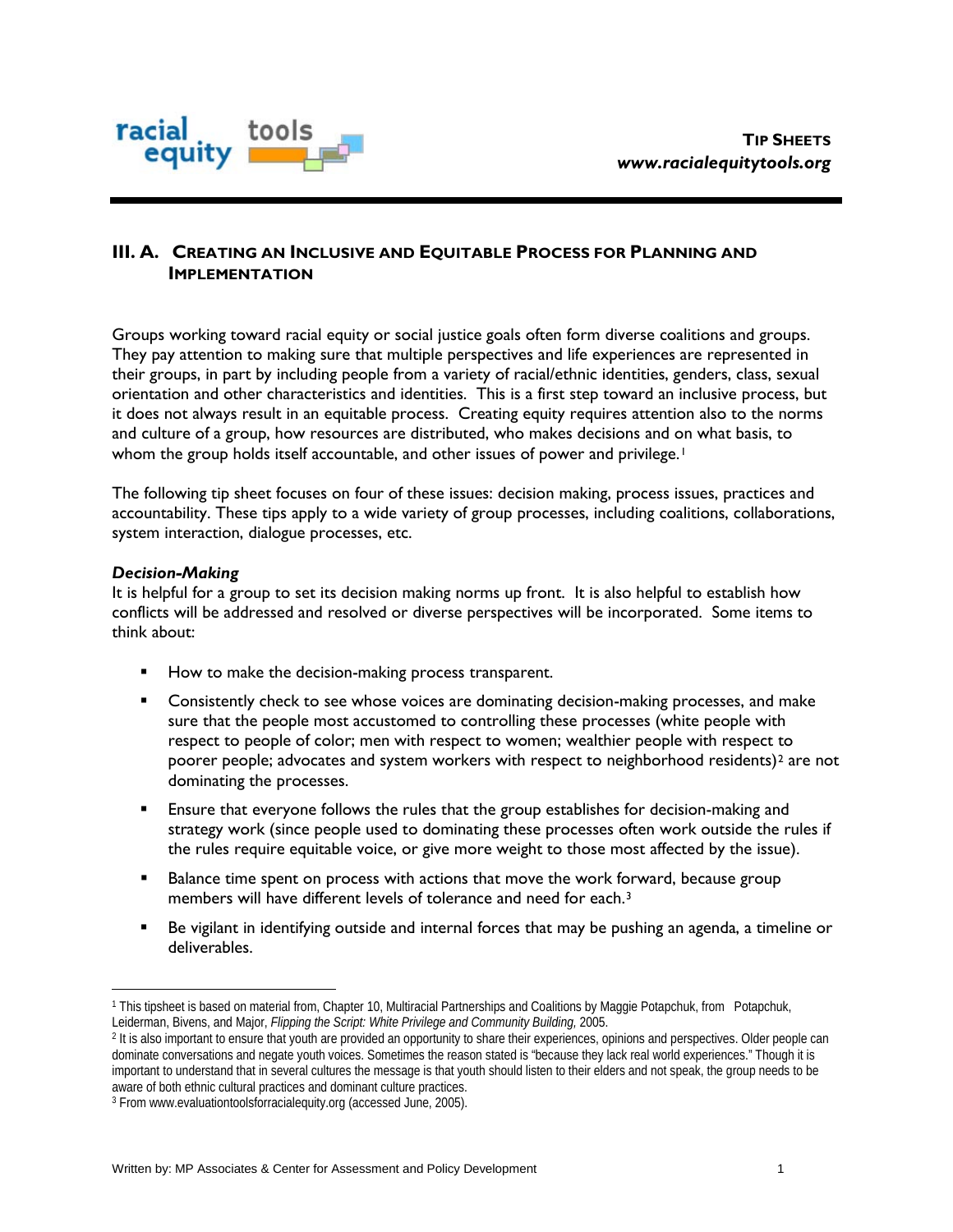#### *Process Issues*

Racism, white privilege and internalized racism *(If you are unfamiliar with these terms, its best to review Section I of the website and further your knowledge on these issues first)* influence group processes in obvious and subtle ways. Our responsibility is to work consistently at individual and organizational levels to reduce and eliminate white privilege and to shift power dynamics within a community, while holding up and honoring the assets of that community.

Discuss some of the process issues upfront. After the group does relationship-building work, it will be vital to make some process decisions and set group expectations:

- How are decisions made concerning who gets invited? How do people decide if an organization has the "legitimacy" to be part of the process?
- How will the group address the power differentials among organizations (size, staffing, funding, etc.) that are represented? How will the group determine each member's contribution based on differences in size, staffing and funding?
- Does the group want to create a set of principles to which everyone must agree?
- How will groups that use different approaches (advocacy, training, service delivery, organizing, etc.) work interdependently to address an issue?
- How will information be shared? Who decides the level of information to be shared?
- How is competency on issues of racism and white privilege determined within the coalition's learning process? What is the process to create a common analysis of racism and privilege issues?
- How is distribution of resources to particular community organizations determined? How can the process avoid creating a hierarchy of organizations ("anointed" organizations) based on the budget, resources and/or time?
- How will group members be allies for each other (e.g., agreeing to disagree, to not attack, to give feedback, to implement different approaches to community change, etc.)?

To understand more about white supremacy culture in groups, you can review the following document, ["White Supremacy Culture," by Tema Okun, changeworkDR](http://www.prisonactivist.org/archive/cws/dr-culture.html)

### *Practices*

Some practices to consider adopting for your group:

- *Establish a set of ground rules and the expectation to name issues.* There are sure to be power dynamics, competition, and turf issues; the sooner the group can name these issues and discuss them, the sooner they can be addressed. Consider having a multi-racial team of facilitators manage meetings until norms and expectations can be established.
- *Make sure agenda are jointly created.* Though there may be an executive committee that officially creates an agenda, ensure that there are opportunities for all participants to have input (e.g., leaving time at the end of meetings to do a quick brainstorm, or having a small, diverse (race, gender, class, education, etc.) group meet before the next full meeting to help create the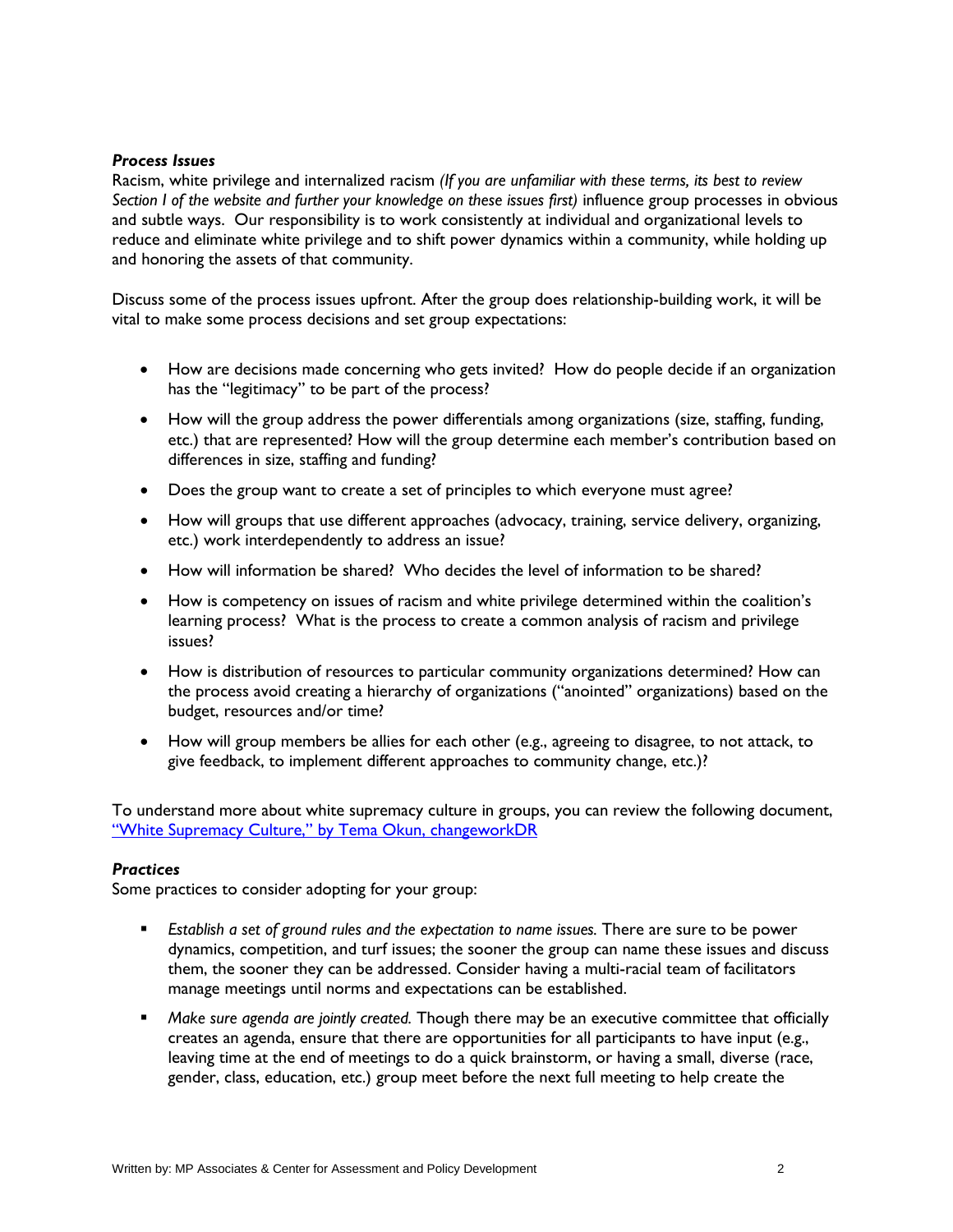agenda). Also, it is important to encourage people not to lobby for agreements outside the meeting process before things are even brought to the larger group.

- *Be attentive to cultural differences about discussing conflicts and making decisions.* It is obviously important to build trust and relationships so people feel comfortable letting others know if they are not being listened to or if a decision is being pushed too hard or how white privilege has manifested itself in the dynamics of the meeting. Take time to learn about different cultural practices, and consider incorporating them into the meeting. It is important to note – some cultural practices are intended to be shared and some are not – so allow each group to choose its own level of sharing as well as its own level of participation in other groups' cultural practices.
- *Make sure supports for people who are not fluent in English are inclusive and not exclusive.* Make sure all materials are available in the languages needed. Rotate the dominant language. If there is translation at a meeting, make sure those using it are given full opportunity to participate and contribute.
- *Create time for same race/ethnicity caucus meetings within the context of the group.* For whites, this provides an opportunity to check in on our assumptions and behavior, or to ask for support in understanding an issue from a white privilege/anti-racism lens, to encourage action, and/or to deal with resistance from colleagues within organizations. Some whites may be concerned about this method, as they may see the goal of the coalition as meeting across racial lines and it may feel awkward to self-segregate. In reality in many meetings, self-segregation is the norm—though it is usually not labeled that way publicly. For people of color, meeting in caucus is an opportunity to create a space to discuss issues and to support leadership.
- *Consider including process observers at meeting to assess how racism and privilege issues are manifested in the group process.* The Observers can share observations before the end of the meeting. As awareness grows amongst the group, everyone can play a role in observing the meeting process. Some things to observe include:
	- $\circ$  What is the pattern of responses when an individual or group raises an issue regarding power, privilege, etc.? How do members respond?
	- o How is information controlled within the group? What are the race/ethnic identities of individuals who control information?
	- o What are the assumptions that people are making about what is "normal" or what is "best" – to what extent do these reflect cultural racism – e.g. white, European norms?
	- o What role does privilege play in the formal decision-making process within the organization?
	- o How are ideas and/or concerns legitimatized within the group? What are the racial/ethnic identities of the individuals who legitimatize an idea or concern?
	- o Who speaks in the group? Who doesn't? How does the group ensure space is made for all voices, including dissenting ones?[4](#page-2-0)

 $\overline{a}$ 

<span id="page-2-0"></span><sup>4</sup> Questions are modified from, "Concentric Circles: Unpacking Privilege and Power Diagnostic Tipsheet." 7/07, Maggie Potapchuk, MP Associates.